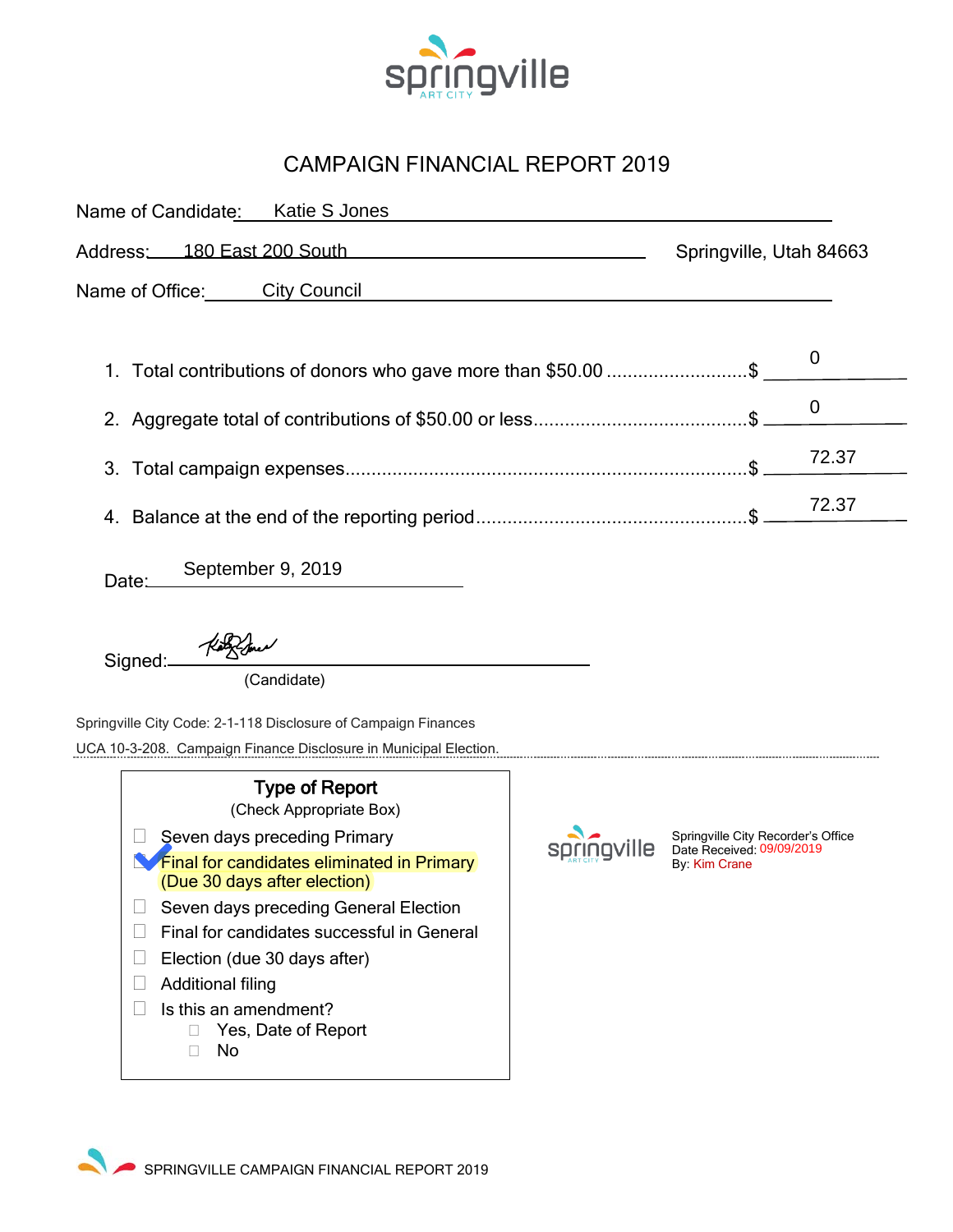| CASH<br>NAME OF DONOR        |               |                  |  |  |
|------------------------------|---------------|------------------|--|--|
| <b>DATE</b>                  |               | <b>AMOUNT</b>    |  |  |
|                              | N/A           |                  |  |  |
|                              |               |                  |  |  |
|                              |               |                  |  |  |
|                              |               |                  |  |  |
|                              |               |                  |  |  |
|                              |               |                  |  |  |
|                              |               |                  |  |  |
|                              |               |                  |  |  |
|                              |               |                  |  |  |
|                              |               |                  |  |  |
|                              |               |                  |  |  |
|                              |               |                  |  |  |
|                              |               |                  |  |  |
|                              |               |                  |  |  |
|                              |               |                  |  |  |
|                              |               |                  |  |  |
|                              |               |                  |  |  |
|                              |               |                  |  |  |
|                              |               |                  |  |  |
|                              |               |                  |  |  |
|                              |               |                  |  |  |
|                              |               |                  |  |  |
|                              |               |                  |  |  |
|                              |               |                  |  |  |
|                              |               |                  |  |  |
|                              |               |                  |  |  |
| <b>IN-KIND CONTRIBUTIONS</b> |               |                  |  |  |
| <b>DATE</b>                  | NAME OF DONOR | <b>ESTIMATED</b> |  |  |
|                              |               | <b>AMOUNT</b>    |  |  |
|                              | N/A           |                  |  |  |
|                              |               |                  |  |  |
|                              |               |                  |  |  |
|                              |               |                  |  |  |
|                              |               |                  |  |  |
|                              |               |                  |  |  |
|                              |               |                  |  |  |
|                              |               |                  |  |  |
|                              |               |                  |  |  |
|                              |               |                  |  |  |
|                              |               |                  |  |  |
|                              |               |                  |  |  |

(If additional space is needed, use blank paper and list information using same format as above and attach to this statement).

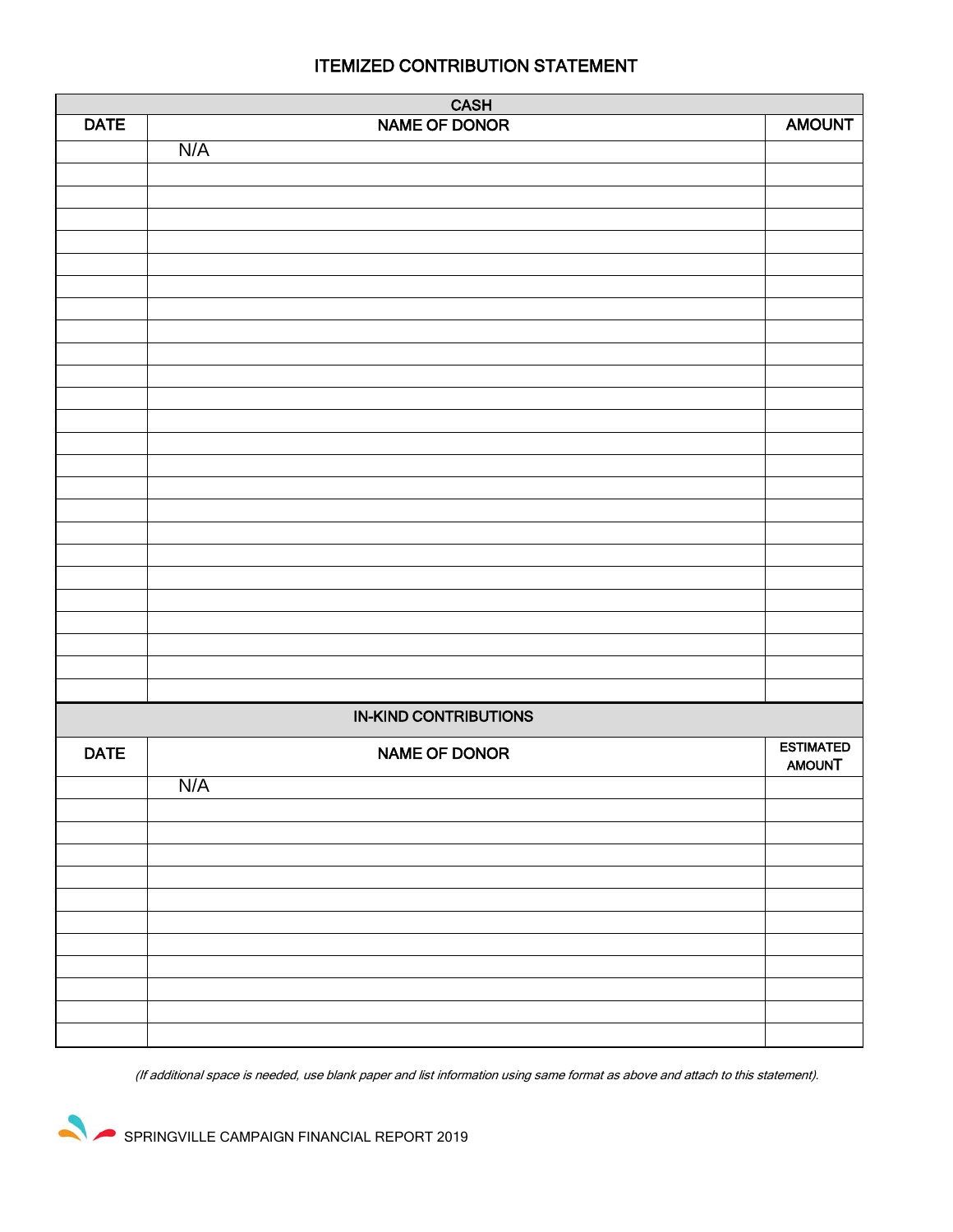## ITEMIZED EXPENDITURE STATEMENT

| <b>CASH EXPENDITURES</b> |                         |                          |        |  |  |  |
|--------------------------|-------------------------|--------------------------|--------|--|--|--|
| <b>DATE</b>              | NAME OF RECIPIENT       | <b>POLITICAL PURPOSE</b> | AMOUNT |  |  |  |
| 6/5/19                   | <b>Springville City</b> | <b>Filing Fee</b>        | 10.00  |  |  |  |
| 7/11/19                  | Super Cheap Signs       | Car Magnets (2)          | 62.37  |  |  |  |
|                          |                         |                          |        |  |  |  |
|                          |                         |                          |        |  |  |  |
|                          |                         |                          |        |  |  |  |
|                          |                         |                          |        |  |  |  |
|                          |                         |                          |        |  |  |  |
|                          |                         |                          |        |  |  |  |
|                          |                         |                          |        |  |  |  |
|                          |                         |                          |        |  |  |  |
|                          |                         |                          |        |  |  |  |
|                          |                         |                          |        |  |  |  |
|                          |                         |                          |        |  |  |  |
|                          |                         |                          |        |  |  |  |
|                          |                         |                          |        |  |  |  |
|                          |                         |                          |        |  |  |  |
|                          |                         |                          |        |  |  |  |
|                          |                         |                          |        |  |  |  |
|                          |                         |                          |        |  |  |  |
|                          |                         |                          |        |  |  |  |
|                          |                         |                          |        |  |  |  |
|                          |                         |                          |        |  |  |  |
|                          |                         |                          |        |  |  |  |
|                          |                         |                          |        |  |  |  |
|                          |                         |                          |        |  |  |  |
|                          |                         |                          |        |  |  |  |
|                          |                         |                          |        |  |  |  |
|                          |                         |                          |        |  |  |  |
|                          |                         |                          |        |  |  |  |
|                          |                         |                          |        |  |  |  |
|                          |                         |                          |        |  |  |  |
|                          |                         |                          |        |  |  |  |
|                          |                         |                          |        |  |  |  |

(If additional space is needed, use blank paper and list information using same format as above and attach to this statement).